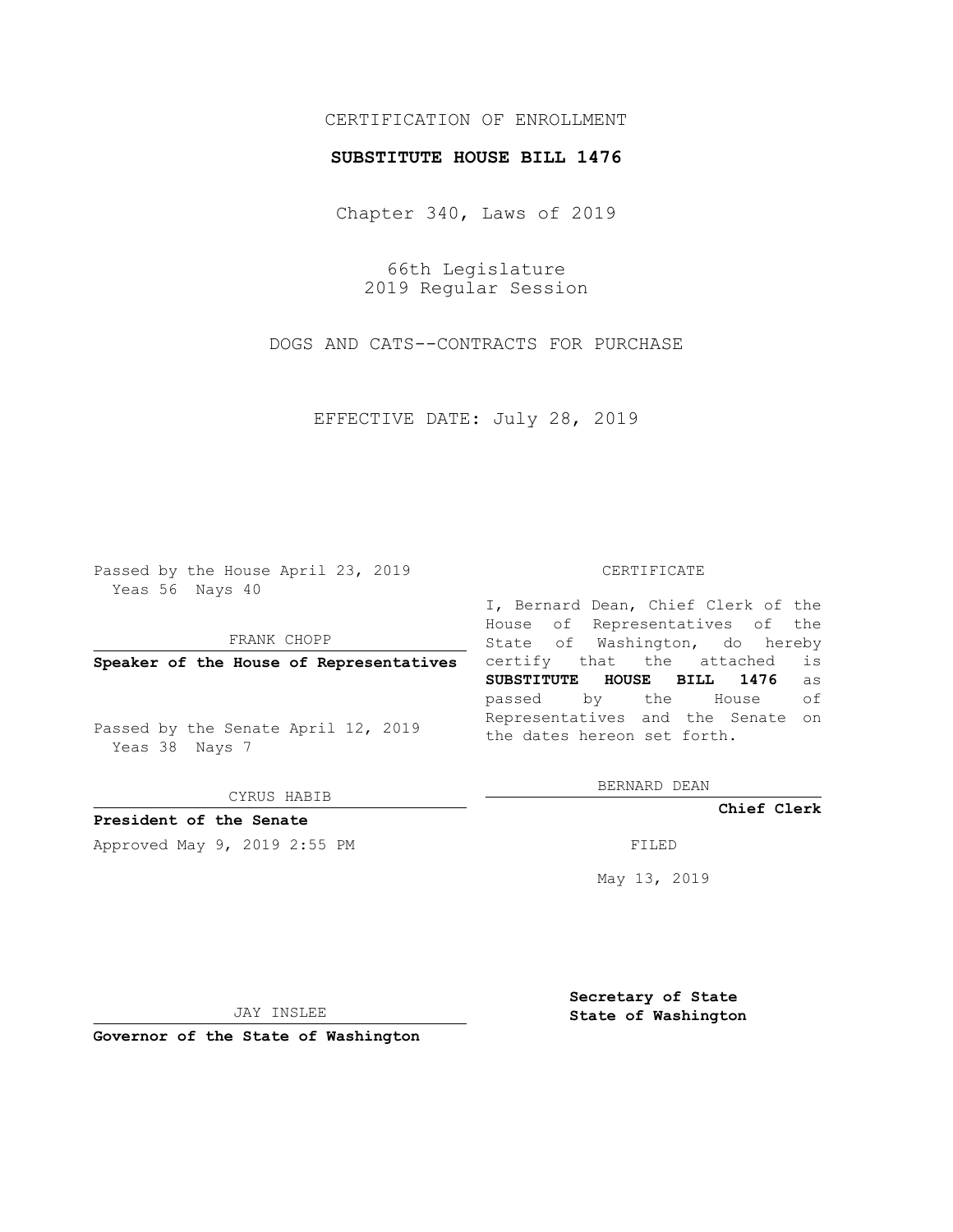### **SUBSTITUTE HOUSE BILL 1476**

AS AMENDED BY THE SENATE

Passed Legislature - 2019 Regular Session

# **State of Washington 66th Legislature 2019 Regular Session**

**By** House Consumer Protection & Business (originally sponsored by Representatives Stanford, Appleton, and Fitzgibbon)

READ FIRST TIME 02/22/19.

1 AN ACT Relating to contracts for dogs and cats; amending RCW 2 62A.9A-109; adding a new section to chapter 63.10 RCW; adding a new 3 section to chapter 63.14 RCW; adding a new section to chapter 31.04 4 RCW; and creating new sections.

5 BE IT ENACTED BY THE LEGISLATURE OF THE STATE OF WASHINGTON:

6 NEW SECTION. **Sec. 1.** A new section is added to chapter 63.10 7 RCW to read as follows:

 A contract entered into on or after the effective date of this section to transfer ownership of a live dog or cat in which ownership is contingent upon the making of payments over a period of time subsequent to the transfer of possession of the live dog or cat, or provides for or offers the option of transferring ownership of the 13 dog or cat at the end of a lease term, is void and unenforceable.

14 NEW SECTION. **Sec. 2.** A new section is added to chapter 63.14 15 RCW to read as follows:

16 A retail installment contract entered into on or after the 17 effective date of this section that includes a live dog or cat as a 18 security interest for the contract is void and unenforceable.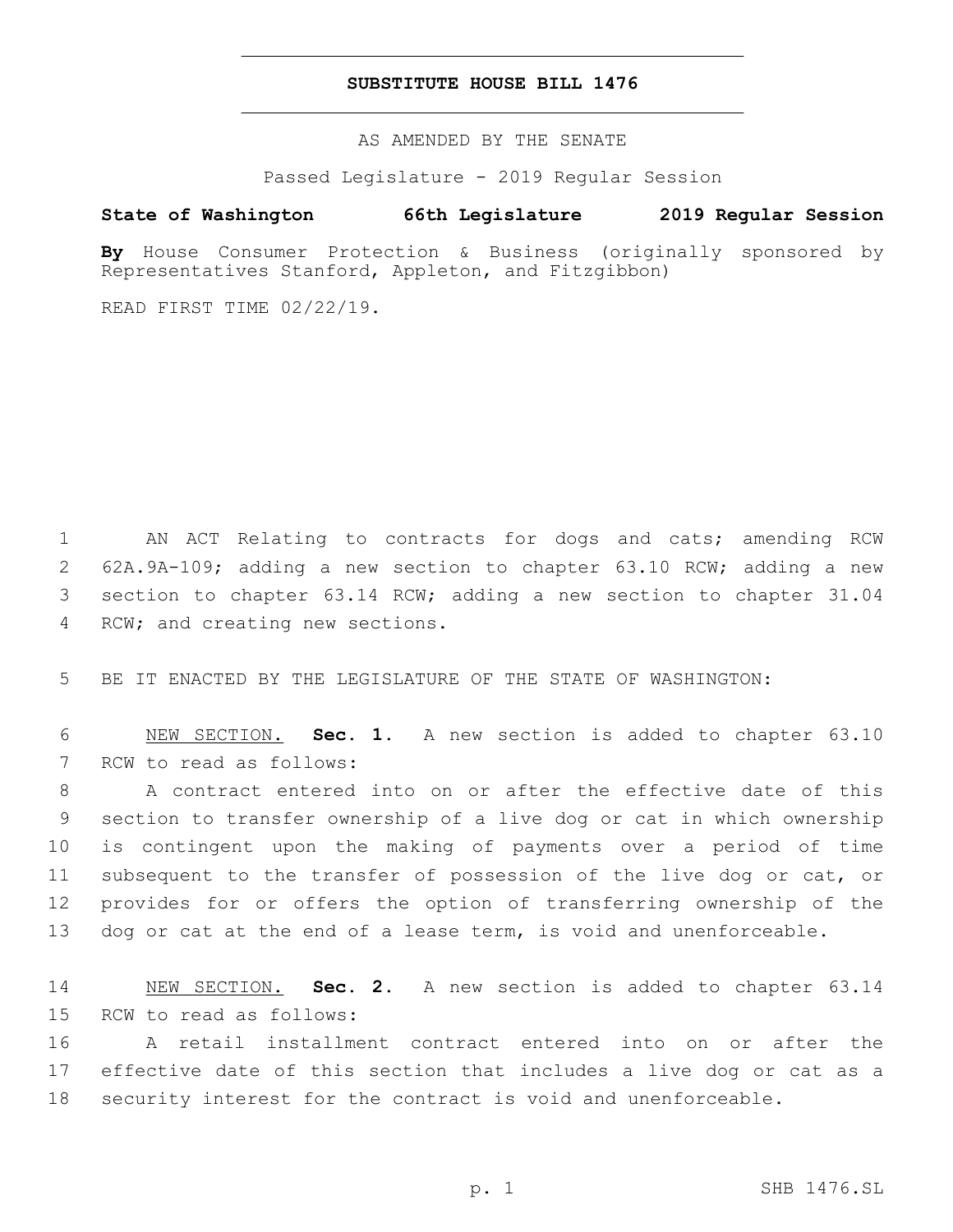NEW SECTION. **Sec. 3.** A new section is added to chapter 31.04 2 RCW to read as follows:

 A contract entered into on or after the effective date of this section for the payment to repay a loan for the purchase of a live dog or cat, where a security interest is granted in the dog or cat, is void and unenforceable.6

 **Sec. 4.** RCW 62A.9A-109 and 2000 c 250 s 9A-109 are each amended 8 to read as follows:

 (a) **General scope of Article.** Except as otherwise provided in subsections (c) and (d) of this section, this Article applies to:

 (1) A transaction, regardless of its form, that creates a 12 security interest in personal property or fixtures by contract;

13 (2) An agricultural lien;

 (3) A sale of accounts, chattel paper, payment intangibles, or 15 promissory notes;

16 (4) A consignment;

 (5) A security interest arising under RCW 62A.2-401, 62A.2-505, 62A.2-711(3), or 62A.2A-508(5), as provided in RCW 62A.9A-110; and

(6) A security interest arising under RCW 62A.4-210 or 62A.5-118.

 (b) **Security interest in secured obligation.** The application of this Article to a security interest in a secured obligation is not affected by the fact that the obligation is itself secured by a transaction or interest to which this Article does not apply.

 (c) **Extent to which Article does not apply.** This Article does not 25 apply to the extent that:

 (1) A statute, regulation, or treaty of the United States 27 preempts this Article;

 (2) Another statute of this state expressly governs the creation, perfection, priority, or enforcement of a security interest created by this state or a governmental unit of this state;

 (3) A statute of another state, a foreign country, or a governmental unit of another state or a foreign country, other than a statute generally applicable to security interests, expressly governs creation, perfection, priority, or enforcement of a security interest 35 created by the state, country, or governmental unit; or

 (4) The rights of a transferee beneficiary or nominated person under a letter of credit are independent and superior under RCW 38 62A.5-114.

(d) **Inapplicability of Article.** This Article does not apply to: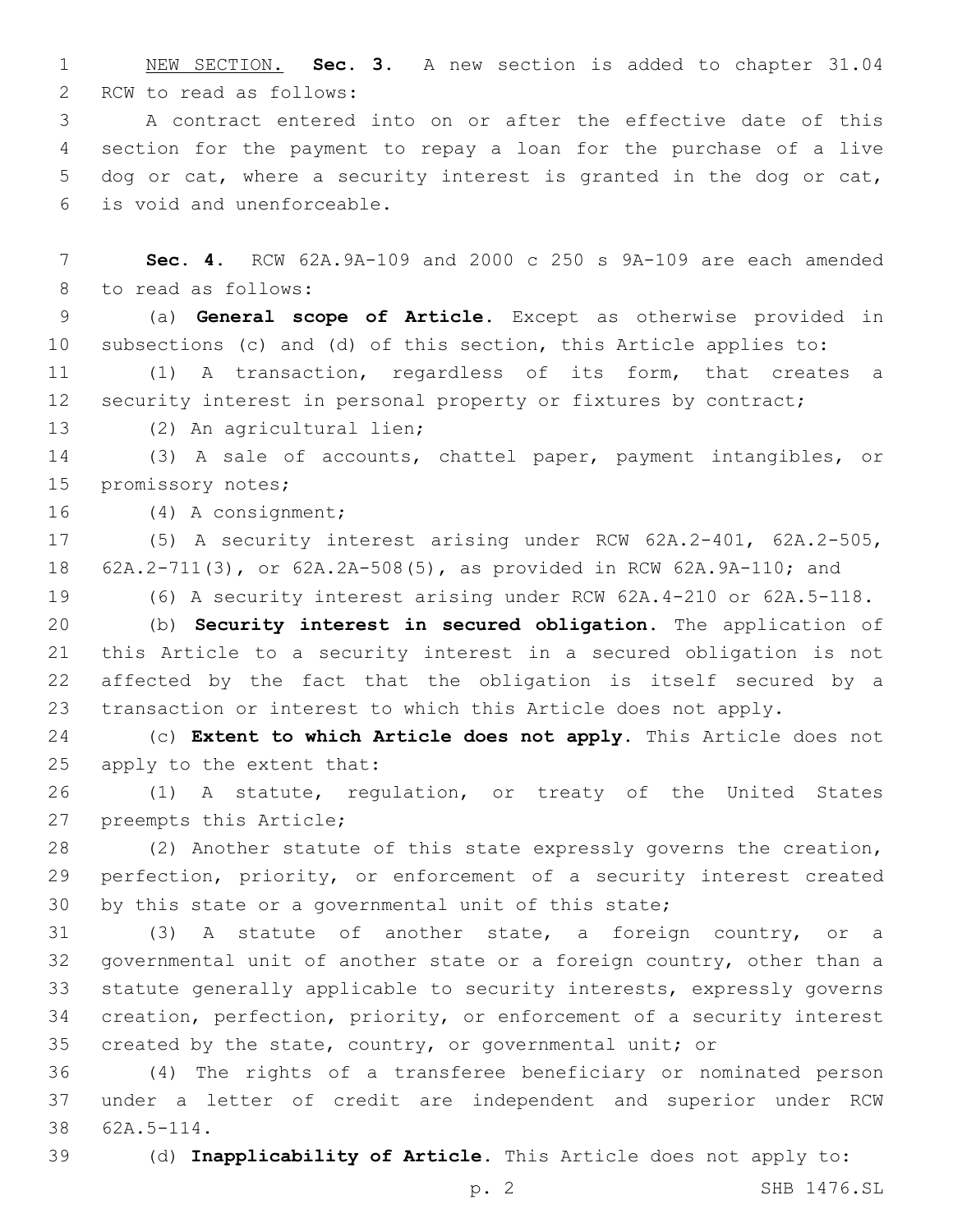(1) A landlord's lien, other than an agricultural lien;

 (2) A lien, other than an agricultural lien, given by statute or other rule of law for services or materials, but RCW 62A.9A-333 4 applies with respect to priority of the lien;

 (3) An assignment of a claim for wages, salary, or other 6 compensation of an employee;

 (4) A sale of accounts, chattel paper, payment intangibles, or promissory notes as part of a sale of the business out of which they 9 arose;

 (5) An assignment of accounts, chattel paper, payment intangibles, or promissory notes which is for the purpose of 12 collection only;

 (6) An assignment of a right to payment under a contract to an 14 assignee that is also obligated to perform under the contract;

 (7) An assignment of a single account, payment intangible, or promissory note to an assignee in full or partial satisfaction of a 17 preexisting indebtedness;

 (8) A transfer of an interest in or an assignment of a claim under a policy of insurance, other than an assignment by or to a health-care provider of a health-care-insurance receivable and any subsequent assignment of the right to payment, but RCW 62A.9A-315 and 62A.9A-322 apply with respect to proceeds and priorities in proceeds;

 (9) An assignment of a right represented by a judgment, other than a judgment taken on a right to payment that was collateral;

25 (10) A right of recoupment or set-off, but:

 (A) RCW 62A.9A-340 applies with respect to the effectiveness of rights of recoupment or set-off against deposit accounts; and

 (B) RCW 62A.9A-404 applies with respect to defenses or claims of 29 an account debtor;

 (11) The creation or transfer of an interest in or lien on real property, including a lease or rents thereunder, except to the extent 32 that provision is made for:

(A) Liens on real property in RCW 62A.9A-203 and 62A.9A-308;

34 (B) Fixtures in RCW 62A.9A-334;

 (C) Fixture filings in RCW 62A.9A-501, 62A.9A-502, 62A.9A-512, 62A.9A-516, and 62A.9A-519; and36

 (D) Security agreements covering personal and real property in 38 RCW 62A.9A-604;